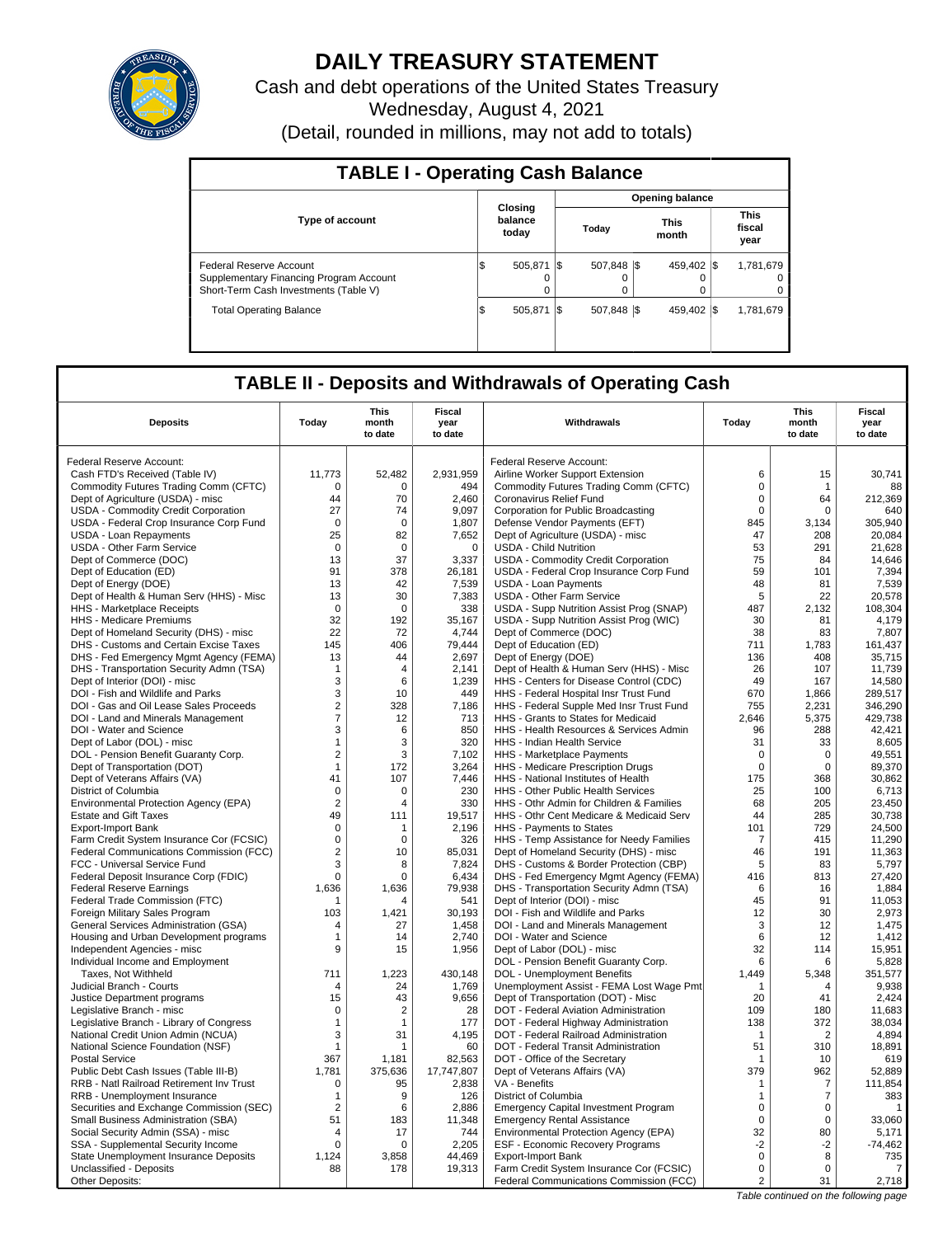| <b>TABLE II cont. - Deposits and Withdrawals of Operating Cash</b> |  |
|--------------------------------------------------------------------|--|
|--------------------------------------------------------------------|--|

| <b>Deposits</b>                                                                                                             | Today                    | <b>This</b><br>month<br>to date | Fiscal<br>year<br>to date        | Withdrawals                                                                                                                  | Today                                  | This<br>month<br>to date | Fiscal<br>vear<br>to date |
|-----------------------------------------------------------------------------------------------------------------------------|--------------------------|---------------------------------|----------------------------------|------------------------------------------------------------------------------------------------------------------------------|----------------------------------------|--------------------------|---------------------------|
| Federal Housing Admin: Note Sales                                                                                           | 108                      | 275                             | 17.987                           | FCC - Universal Service Fund                                                                                                 | 39                                     | 45                       | 7,294                     |
| International Monetary Fund                                                                                                 | 141                      | 245                             | 4,411                            | Federal Deposit Insurance Corp (FDIC)                                                                                        | $\mathbf{1}$                           | $\mathbf{1}$             | 803                       |
| Thrift Savings Plan Transfer                                                                                                | 134                      | 691                             | 40,822                           | Federal Employees Insurance Payments                                                                                         | 382                                    | 923                      | 75,004                    |
|                                                                                                                             |                          |                                 |                                  | Federal Salaries (EFT)                                                                                                       | 95                                     | 409                      | 173,699                   |
|                                                                                                                             |                          |                                 |                                  | Federal Trade Commission (FTC)                                                                                               | $\mathbf 0$                            | $\mathbf{1}$             | 454                       |
|                                                                                                                             |                          |                                 |                                  | General Services Administration (GSA)                                                                                        | 45                                     | 686                      | 23,008                    |
|                                                                                                                             |                          |                                 |                                  | Housing and Urban Development programs                                                                                       | 153                                    | 3,849                    | 63,833                    |
|                                                                                                                             |                          |                                 |                                  | Independent Agencies - misc                                                                                                  | 11                                     | 26                       | 3,258                     |
|                                                                                                                             |                          |                                 |                                  | <b>Interest on Treasury Securities</b>                                                                                       | $\mathbf 0$                            | 8,290                    | 233,343                   |
|                                                                                                                             |                          |                                 |                                  | IRS - Advanced Child Tax Credit (EFT)                                                                                        | $\mathbf 0$                            | 0                        | 12,736                    |
|                                                                                                                             |                          |                                 |                                  | IRS - Economic Impact Payments (EFT)                                                                                         | 324                                    | 325                      | 442.014                   |
|                                                                                                                             |                          |                                 |                                  | IRS Tax Refunds Business (EFT)                                                                                               | $\Omega$                               | 246                      | 26,859                    |
|                                                                                                                             |                          |                                 |                                  | IRS Tax Refunds Individual (EFT)                                                                                             | 1,561                                  | 2,132                    | 320,855                   |
|                                                                                                                             |                          |                                 |                                  | Judicial Branch - Courts                                                                                                     | 1                                      | 5                        | 1,487                     |
|                                                                                                                             |                          |                                 |                                  | Justice Department programs                                                                                                  | 93                                     | 283                      | 17,811                    |
|                                                                                                                             |                          |                                 |                                  | Legislative Branch - misc                                                                                                    | $\overline{4}$                         | 8                        | 1,055                     |
|                                                                                                                             |                          |                                 |                                  |                                                                                                                              | 1                                      | 6                        |                           |
|                                                                                                                             |                          |                                 |                                  | Legislative Branch - Library of Congress                                                                                     |                                        |                          | 647                       |
|                                                                                                                             |                          |                                 |                                  | <b>NASA</b>                                                                                                                  | 102                                    | 433                      | 16,903                    |
|                                                                                                                             |                          |                                 |                                  | National Credit Union Admin (NCUA)                                                                                           | $\Omega$                               | $\mathbf{1}$             | 1,846                     |
|                                                                                                                             |                          |                                 |                                  | National Science Foundation (NSF)                                                                                            | 30                                     | 159                      | 5,664                     |
|                                                                                                                             |                          |                                 |                                  | Postal Service Money Orders and Other                                                                                        | 171                                    | 479                      | 36,257                    |
|                                                                                                                             |                          |                                 |                                  | Public Debt Cash Redemp. (Table III-B)                                                                                       | 1,640                                  | 297,272                  | 16,464,016                |
|                                                                                                                             |                          |                                 |                                  | Railroad Retirement Board (RRB) - misc                                                                                       | $\Omega$                               | $\Omega$                 | 42                        |
|                                                                                                                             |                          |                                 |                                  | <b>RRB - Benefit Payments</b>                                                                                                | $\Omega$                               | 1,143                    | 12,863                    |
|                                                                                                                             |                          |                                 |                                  | Securities and Exchange Commission (SEC)                                                                                     | 11                                     | 15                       | 1,024                     |
|                                                                                                                             |                          |                                 |                                  | Small Business Administration (SBA)                                                                                          | 4,329                                  | 14,694                   | 563,955                   |
|                                                                                                                             |                          |                                 |                                  | Social Security Admin (SSA) - misc                                                                                           | 14                                     | 45                       | 3.940                     |
|                                                                                                                             |                          |                                 |                                  | SSA - Benefits Payments                                                                                                      | 54                                     | 21,975                   | 853.311                   |
|                                                                                                                             |                          |                                 |                                  | SSA - Supplemental Security Income                                                                                           | 8                                      | 101                      | 50,065                    |
|                                                                                                                             |                          |                                 |                                  | <b>Transportation Services</b>                                                                                               | $\Omega$                               | 0                        | $\Omega$                  |
|                                                                                                                             |                          |                                 |                                  | Other Withdrawals:                                                                                                           |                                        |                          |                           |
|                                                                                                                             |                          |                                 |                                  | Unclassified                                                                                                                 | 1,537                                  | 4,362                    | 285,097                   |
| <b>Total Other Deposits</b><br>Change in Balance of Uncollected                                                             | 384                      | 1,204                           | 72,259                           | Total, Other Withdrawals                                                                                                     | 1,537                                  | 12,092                   | 660,050                   |
| Funds                                                                                                                       | $\mathbf 0$              | $\pmb{0}$                       | $\mathbf 0$                      |                                                                                                                              |                                        |                          |                           |
| <b>Transfers from Depositaries</b>                                                                                          | $\Omega$                 | $\mathbf 0$                     | 0                                | <b>Transfers to Depositaries</b>                                                                                             | $\mathbf 0$                            | $\mathbf 0$              | 0                         |
| <b>Total Federal Reserve Account</b>                                                                                        | 18,621                   | 441,502                         | 21,822,314                       | <b>Total Federal Reserve Account</b>                                                                                         | 20,598                                 | 395,032                  | 23,098,122                |
| Short-Term Cash Investments:<br>Transfers from Federal Reserve Account<br>(Table V)<br>Total Deposits (excluding transfers) | $\Omega$<br>18,621<br>ß. | $\Omega$<br>I\$                 | $\Omega$<br>441,502 \$21,822,314 | Short-Term Cash Investments:<br>Transfers to Federal Reserve Account<br>(Table V)<br>Total Withdrawals (excluding transfers) | $\Omega$<br>l\$<br>$20.598$ $\sqrt{5}$ | 0                        | 395,032 \$ 23,098,122     |
|                                                                                                                             |                          |                                 |                                  | Net Change in Operating Cash Balance                                                                                         | \$<br>$-1,977$ \\$                     |                          | 46,469 \$ -1,275,808      |

|                                          |                |                                 |                           | <b>TABLE III-A - Public Debt Transactions</b> |              |                                 |                           |
|------------------------------------------|----------------|---------------------------------|---------------------------|-----------------------------------------------|--------------|---------------------------------|---------------------------|
|                                          |                |                                 |                           |                                               |              |                                 |                           |
| <b>Issues</b>                            | Today          | <b>This</b><br>month<br>to date | Fiscal<br>year<br>to date | <b>Redemptions</b>                            | Todav        | <b>This</b><br>month<br>to date | Fiscal<br>year<br>to date |
| Marketable:                              |                |                                 |                           | Marketable:                                   |              |                                 |                           |
| Bills:                                   |                |                                 |                           | <b>Bills</b>                                  | 0            | l\$<br>121,299 \$               | 13,978,340                |
| <b>Reqular Series</b>                    | 0              | $81,295$ \$<br>l\$              | 9,091,422                 | <b>Notes</b>                                  |              | 163,756                         | 1,947,009                 |
| <b>Cash Management Series</b>            | 0              | 30,001                          | 3,990,135                 | <b>Bonds</b>                                  |              |                                 | 20,143                    |
| <b>Notes</b>                             | 0              | 231,206                         | 3,622,002                 | <b>Federal Financing Bank</b>                 |              | U                               | 1,209                     |
| <b>Bonds</b>                             | U              | 26,298                          | 589,823                   | Nonmarketable:                                |              |                                 |                           |
| Inflation-Protected Securities Increment | 481            | 2,267                           | 62,933                    | United States Savings Securities              | 41           | 175                             | 8,966                     |
| <b>Federal Financing Bank</b>            | U              | $\Omega$                        |                           | <b>Government Account Series</b>              | 328,017      | 1,102,215                       | 89,689,386                |
| Nonmarketable:                           |                |                                 |                           | Hope Bonds                                    |              |                                 | $\Omega$                  |
| United States Savings Securities:        |                |                                 |                           | <b>Domestic Series</b>                        |              | 0                               | 71,549                    |
| Cash Issue Price                         | 5              | 21                              | 1,254                     | Foreign Series                                | $\Omega$     | $\Omega$                        | $\Omega$                  |
| Interest Increment                       | $\overline{2}$ | 327                             | 3,589                     | State and Local Series                        | 41           | 6,790                           | 91,248                    |
| <b>Government Account Series</b>         | 327,382        | 1,022,145                       | 89,814,495                | Other                                         | 1,558        | 5,252                           | 346,762                   |
| Hope Bonds                               |                | 0                               |                           |                                               |              |                                 |                           |
| Domestic Series                          |                | $\Omega$                        |                           |                                               |              |                                 |                           |
| <b>Foreign Series</b>                    |                | $\Omega$                        |                           |                                               |              |                                 |                           |
| State and Local Series                   | 228            | 624                             | 113,904                   |                                               |              |                                 |                           |
| Other                                    | 1,548          | 5,265                           | 347,328                   | <b>Total Redemptions</b>                      | $329,657$ \$ | 1,399,487 \$                    | 106,154,612               |
| <b>Total Issues</b>                      | $329.646$ \\$  | $1,399,449$ \\$                 | 107,636,905               | Net Change in Public Debt Outstanding         | $-12$ \$     | $-37$ \$                        | 1,482,293                 |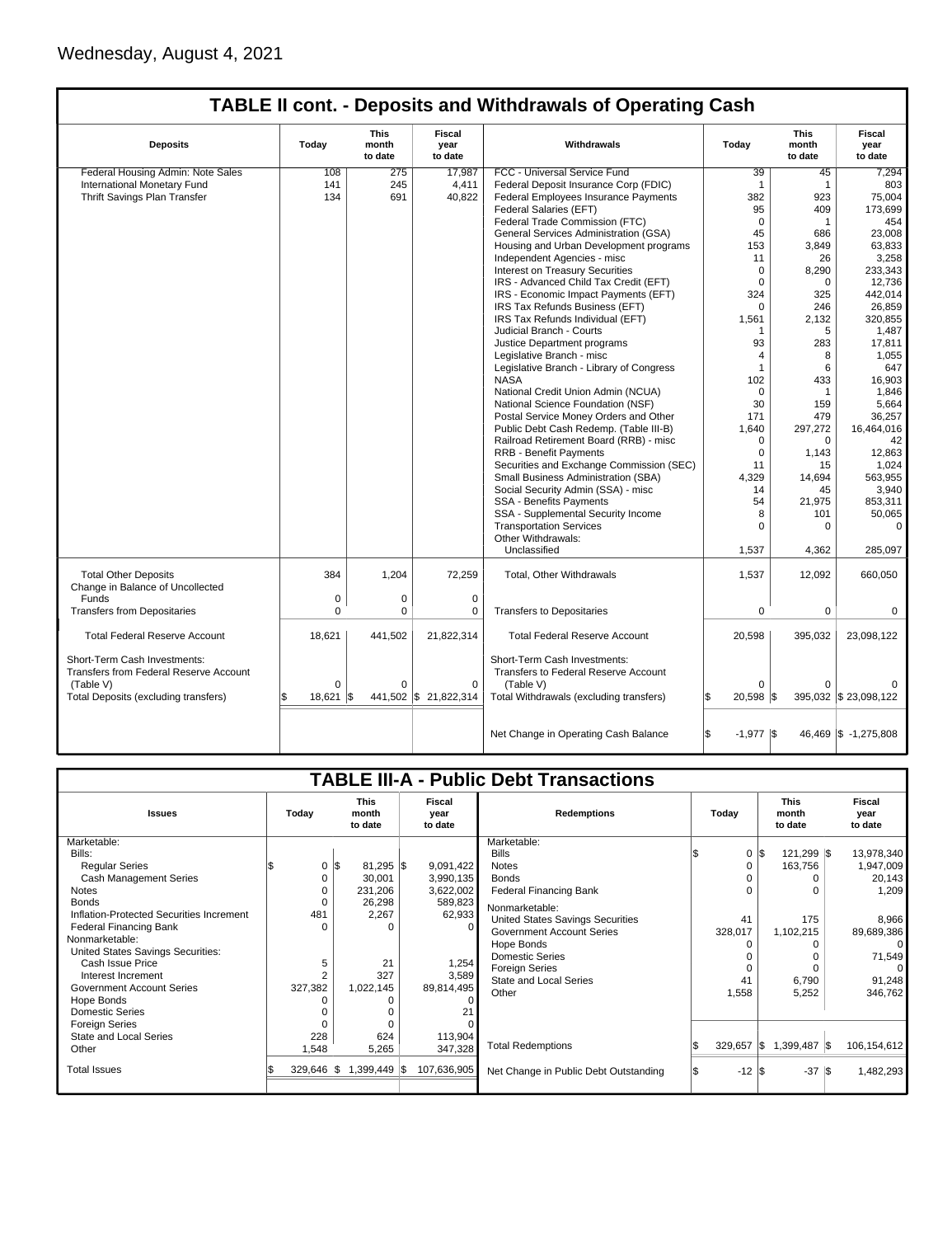| <b>TABLE III-B - Adjustment of Public Debt</b><br><b>Transactions to Cash Basis</b>                                                                                                                                                                                                                                                                                                                |     |                                                           |     |                                                          |                                                                                       |
|----------------------------------------------------------------------------------------------------------------------------------------------------------------------------------------------------------------------------------------------------------------------------------------------------------------------------------------------------------------------------------------------------|-----|-----------------------------------------------------------|-----|----------------------------------------------------------|---------------------------------------------------------------------------------------|
| <b>Transactions</b>                                                                                                                                                                                                                                                                                                                                                                                |     | Today                                                     |     | <b>This</b><br>month<br>to date                          | <b>Fiscal</b><br>year<br>to date                                                      |
| Public Debt Cash Issues:<br>Public Debt Issues (Table III-A)<br>Premium on New Issues<br>Discount on New Issues:<br>Bills $(-)$<br>Bonds and Notes (-)<br>Federal Financing Bank (-)<br>Government Account Transactions (-)<br>Hope Bonds (-)<br>Interest Increment on United States<br>Savings Securities (-)<br>Inflation-Protected Securities Increment<br><b>Total Public Debt Cash Issues</b> | \$  | 329.646<br>$\Omega$<br>0<br>0<br>0<br>327,382<br>2<br>481 | I\$ | 1,556<br>9<br>622<br>O<br>1,022,145<br>ი<br>327<br>2,267 | 1,399,449 \\$07,636,905<br>21,067<br>2,529<br>27,743<br>89,814,495<br>3.589<br>61,808 |
| Deposited in Federal Reserve Account                                                                                                                                                                                                                                                                                                                                                               | \$  | 1,781                                                     | l\$ | 375,636                                                  | \$17,747,807                                                                          |
| <b>Public Debt Cash Redemptions:</b><br>Public Debt Redemptions (Table III-A)<br>Premium on Debt Buyback Operation<br>Discount on Debt Buyback Operation (-)<br>Federal Financing Bank (-)<br>Government Account Transactions (-)<br>Hope Bonds (-)<br><b>Total Public Debt Cash Redemptions</b>                                                                                                   | l\$ | 329,657<br>0<br>o<br>0<br>328,017<br>ი                    | \$  | 1,399,487<br>O<br>o<br>o<br>1,102,215<br>0               | \$106,154,612<br>1,209<br>89,689,386                                                  |
| Withdrawn from Federal Reserve Acct.                                                                                                                                                                                                                                                                                                                                                               | \$  | 1,640                                                     | \$  |                                                          | 297,272   \$16,464,016                                                                |

| <b>TABLE III-C - Debt Subject to Limit</b>                                        |                             |                                                                                                     |                           |                           |  |  |  |  |  |  |
|-----------------------------------------------------------------------------------|-----------------------------|-----------------------------------------------------------------------------------------------------|---------------------------|---------------------------|--|--|--|--|--|--|
|                                                                                   | Closing                     | <b>Opening balance</b>                                                                              |                           |                           |  |  |  |  |  |  |
| <b>Balance Transactions</b>                                                       | balance<br>todav            | Today                                                                                               | <b>This</b><br>month      | Fiscal<br>year            |  |  |  |  |  |  |
| Debt Held by the Public<br>Intragovernmental Holdings<br><b>Total Public Debt</b> | \$22,280,521<br>6,147,163   | \$22,281,416<br>6,146,280                                                                           | \$22,284,628<br>6,143,094 | \$21,018,952<br>5,926,439 |  |  |  |  |  |  |
| Outstanding<br>Less: Debt Not<br>Subject to Limit:                                | 28,427,685                  | 28,427,696                                                                                          | 28,427,722                | 26,945,391                |  |  |  |  |  |  |
| Other Debt                                                                        | 478                         | 478                                                                                                 | 478                       | 478                       |  |  |  |  |  |  |
| <b>Unamortized Discount</b>                                                       | 19,716                      | 19,727                                                                                              | 19.753                    | 17,271                    |  |  |  |  |  |  |
| <b>Federal Financing Bank</b>                                                     | 6,053                       | 6,053                                                                                               | 6,053                     | 7,262                     |  |  |  |  |  |  |
| Hope Bonds<br>Plus: Other Debt Subject to Limit<br>Guaranteed Debt of             | $\Omega$                    | $\Omega$                                                                                            | O                         | o                         |  |  |  |  |  |  |
| Government Agencies                                                               | $\Omega$                    | $\Omega$                                                                                            | 0                         | 0                         |  |  |  |  |  |  |
| <b>Total Public Debt</b><br>Subject to Limit                                      |                             | $\frac{1}{2}$ 28,401,438 $\frac{1}{2}$ 28,401,438 $\frac{1}{2}$ 28,401,438 $\frac{1}{2}$ 26,920,380 |                           |                           |  |  |  |  |  |  |
| <b>Statutory Debt Limit</b>                                                       | $$28,401,463$ $$28,401,463$ |                                                                                                     | \$28,401,463              | SUSP-1                    |  |  |  |  |  |  |
|                                                                                   |                             |                                                                                                     |                           |                           |  |  |  |  |  |  |

| See Footnote |
|--------------|
|--------------|

| <b>TABLE IV - Federal Tax Deposits</b>                                                                                                                                                                                                        |     |                                                 |     |                                                     |     |                                                                      |
|-----------------------------------------------------------------------------------------------------------------------------------------------------------------------------------------------------------------------------------------------|-----|-------------------------------------------------|-----|-----------------------------------------------------|-----|----------------------------------------------------------------------|
| <b>Classification</b>                                                                                                                                                                                                                         |     | Today                                           |     | <b>This</b><br>month<br>to date                     |     | Fiscal<br>year<br>to date                                            |
| Withheld Income and Employment Taxes<br>Individual Income Taxes<br><b>Railroad Retirement Taxes</b><br><b>Excise Taxes</b><br><b>Corporation Income Taxes</b><br><b>Federal Unemployment Taxes</b><br>Estate and Gift Taxes & Misc IRS Rcpts. | l\$ | $11,354$ \\$<br>216<br>2<br>77<br>124<br>3<br>6 |     | $52,883$ \$<br>970<br>51<br>371<br>246<br>555<br>14 |     | 2,320,847<br>328,031<br>4,447<br>60,085<br>305,778<br>6,320<br>4,451 |
| Total                                                                                                                                                                                                                                         | l\$ | 11,782                                          | 1\$ | 55,090                                              | İ\$ | 3,029,959                                                            |
| Cash Federal Tax Deposits:<br><b>Direct</b><br><b>Through Depositaries</b>                                                                                                                                                                    | \$  | $163$ $\overline{\text{S}}$<br>11,610           |     | 299<br>52,183                                       | l\$ | 25,898<br>2,906,061                                                  |
| <b>Total Cash FTD's</b>                                                                                                                                                                                                                       | \$  | 11,773                                          | 1\$ | 52,482                                              | 1\$ | 2,931,959                                                            |
| <b>Inter-agency Transfers</b>                                                                                                                                                                                                                 |     | 9                                               |     | 2,608                                               |     | 98,000                                                               |
| Total                                                                                                                                                                                                                                         | l\$ | 11,782                                          | 1\$ | 55,090                                              | 1\$ | 3,029,959                                                            |
|                                                                                                                                                                                                                                               |     |                                                 |     |                                                     |     |                                                                      |

|                                              |                |     |                           |                 | <i><b>JEE FUULIUIE</b></i> |
|----------------------------------------------|----------------|-----|---------------------------|-----------------|----------------------------|
| <b>TABLE V - Short-Term Cash Investments</b> |                |     |                           |                 |                            |
|                                              |                |     | <b>Type of Depositary</b> |                 |                            |
| <b>Balance Transactions</b>                  | А              |     | в                         | С               | Total                      |
|                                              |                |     |                           |                 |                            |
| Opening Balance Today<br>Deposits:           | \$<br>$\Omega$ | l\$ | $\Omega$                  | \$<br>$\Omega$  | IS.<br>0                   |
| <b>Transfers to Depositaries</b>             | $\Omega$       |     | $\Omega$                  | $\Omega$        |                            |
| Special Direct Investment                    | 0              |     | $\Omega$                  | 0               |                            |
| Term Investment                              | 0              |     | $\Omega$                  | 0               |                            |
| Repo Investment                              | $\Omega$       |     | $\Omega$                  | 0               |                            |
| Withdrawals:                                 |                |     |                           |                 |                            |
| <b>Treasury Initiated</b>                    | 0              |     | 0                         | 0               |                            |
| Depositary Initiated                         | 0              |     | O                         | 0               |                            |
| <b>Special Direct Investment</b>             | 0              |     | O                         | 0               |                            |
| <b>Term Investment</b>                       | $\Omega$       |     | $\Omega$                  | 0               |                            |
| Repo Investment                              | $\Omega$       |     | $\Omega$                  | $\Omega$        |                            |
|                                              |                |     |                           |                 |                            |
| Closing Balance Today                        | \$<br>$\Omega$ | l\$ | $\Omega$                  | I\$<br>$\Omega$ | IS                         |

| Fiscal<br>to date |
|-------------------|
|                   |
| 2,057             |
| 12.736            |
| 84.901            |
| 442.014           |
| 53.198            |
| 26,859            |
| 57.312            |
| 320,855           |
|                   |

### **Daily Treasury Statement Footnotes:**

### **General Footnotes and Statements:**

This statement summarizes the United States Treasury's cash and debt operations for the Federal Government. Treasury's operating cash is maintained in an account at the Federal Reserve Bank of New York and in short-term cash investments. Treasury minimized and then suspended its short-term cash investment program beginning in November 2008, but anticipates investing again when market conditions warrant. Major information sources include: Federal Reserve Banks, Treasury Regional Financial Centers, Internal Revenue Service Centers, various electronic systems, and information on the Public Debt. Information is presented on a modified cash basis. Deposits are reflected as received and withdrawals are reflected as processed.SOURCE: Bureau of the Fiscal Service, Department of the Treasury. Note: The Daily Treasury Statement (DTS) is available by 4:00 p.m. the following business day on the Fiscal Service website https://fiscal.treasury.gov/reports-statements/dts/. For more information, call the Cash Reporting Branch at 202-874-9789.

#### **TABLE III-A – Public Debt Transactions**

Stated at face value except for savings and retirement plan securities which are stated at current redemption value.